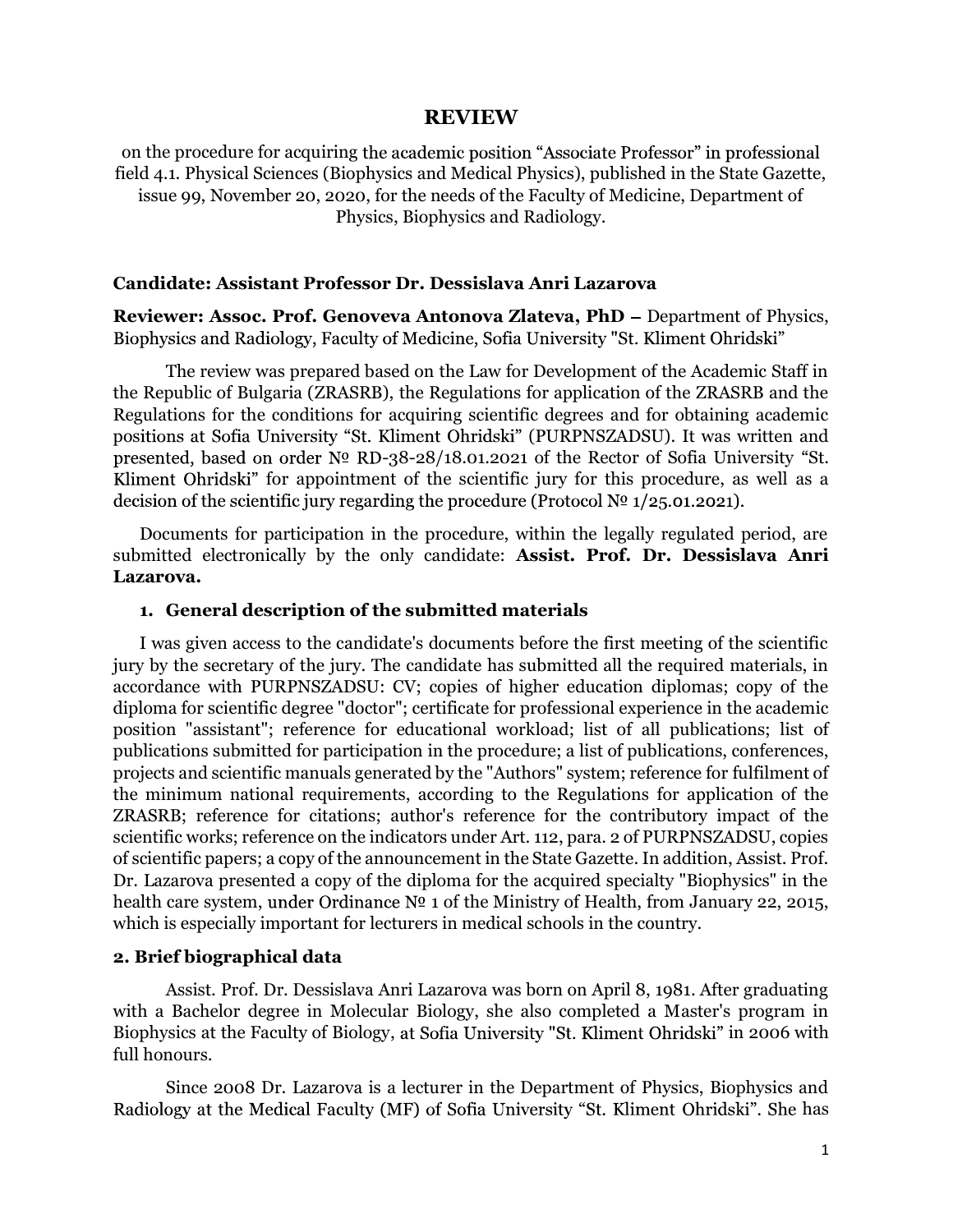presented her doctoral dissertation in 2019, in professional field 4.1. Physical sciences (biophysics) on the topic: "Contrast-enhanced magnetic resonance techniques for visualization of pathologies, associated with disorders of cellular redox status." Some of the activities for the development of this scientific work were carried out at the National Institute of Radiological Research of Japan, where Dr. Lazarova specialized in 2014.

#### 3. Lecturing activity

From the attached report on the lecturing workload of Dr. Lazarova it can be seen that it is over 600 hours per year, which significantly exceeds the required lecturing hours at Sofia University.

Assist. Prof. Dr. Dessislava Lazarova has been conducting exercises in Biophysics since 2008, and since 2015 she also conducts exercises in Medical physics for students at the Faculty of Medicine of Sofia University, in Bulgarian and English. Since 2020, Dr. Lazarova has been conducting exercises in Biomechanics for students majoring in "medical rehabilitation and occupational therapy" at the Faculty of Medicine, and is a co-author of the curriculum in this discipline. Dr. Lazarova also presents some of the lectures in Biophysics for nurse students.

As a lecturer, Assist. Prof. Dr. Lazarova is distinguished by excellent professional competence and skills for interesting and comprehensive presentation of the material in the disciplines led by her, which is highly appreciated by the students.

Dr. Lazarova has exceptional experience in the organization of lecturing, in the preparation and updating of seminars and practical classes, in the precise preparation of lecturing materials and exams.

From the reference under Art. 112, para. 2 of PURPNSZADSU is visible that Assist. Prof. Dr. Dessislava Lazarova has participated as an academic mentor to students in the project "Student Internships" of Ministry of Education and Science, which is aimed at improving the quality of professional education of students.

Given the above, I can conclude that Assist. Prof. Dr. Lazarova is a highly competent university lecturer who successfully copes with all the challenges in the educational process and works for its further improvement.

#### 4. Administrative, expert and organizational activities

Throughout the years, as a university lecturer, Assist. Prof. Dr. Dessislava Lazarova has been actively involved in the activities of the academic community. Dr. Lazarova is extremely familiar with the regulations related to higher education, as well as the specific normative documents for Sofia University. Therefore, she is a sought-after member of the team, able to assist in many activities within the Faculty of Medicine.

Assist. Prof. Dr. Lazarova is a member of the Faculty Quality Commission, actively organizing its work and in multiple occasions has presented the necessary information for the quality management process in the Faculty of Medicine for self-assessment reports or to expert groups of National Accreditation Agency in the accreditation procedures at the faculty. She is a member of the General Assembly of Sofia University "St. Kliment Ohridski" from the quota of MF in 2014, taking an active part in its meetings. Currently, Dr. Lazarova is also a member of the Faculty Council of the Faculty of Medicine and its secretary. Assist. Prof. Dr.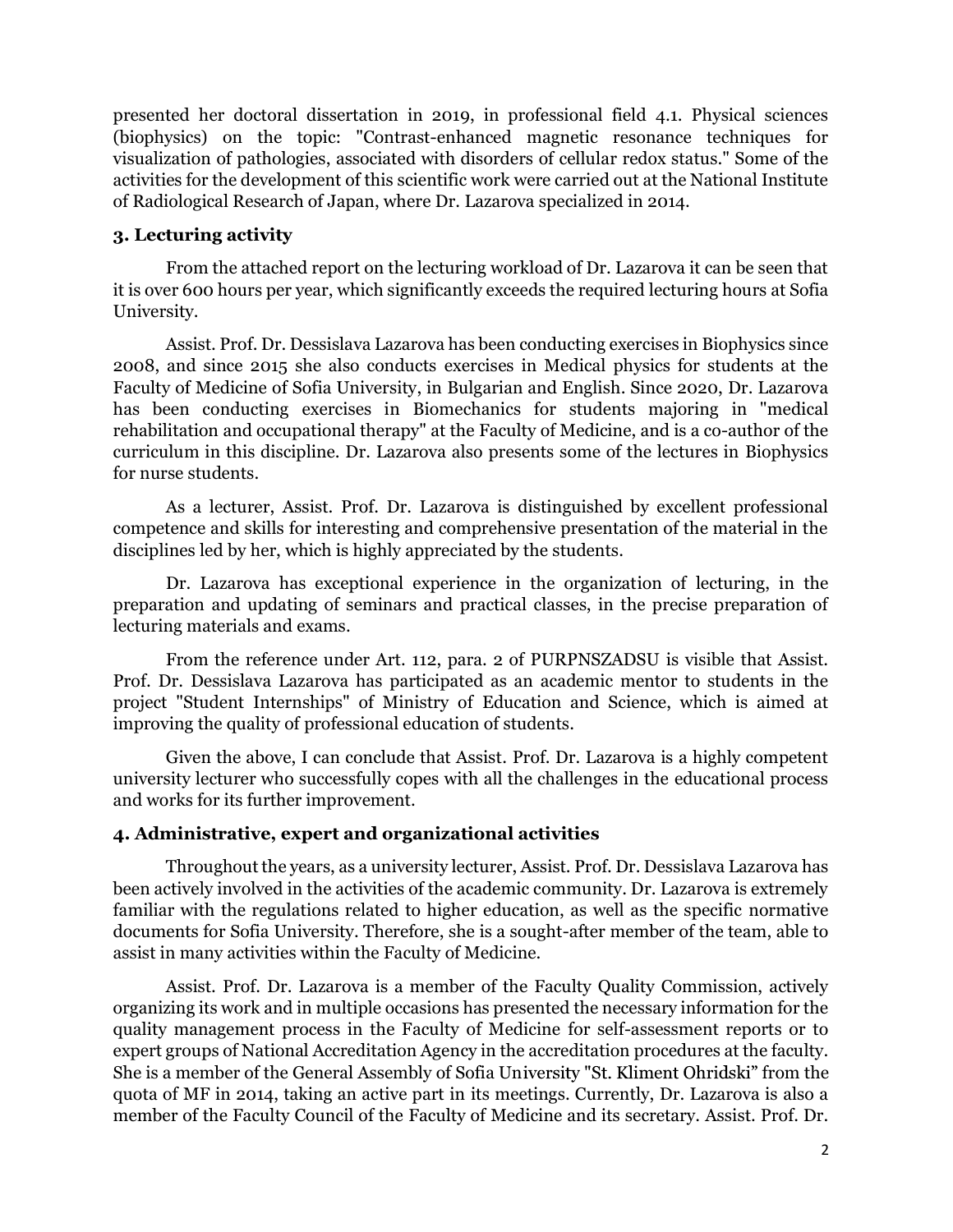Lazarova also performs a number of activities related to the functional organization of the Department of Physics, Biophysics and Radiology.

In addition to the administrative and expert experience of the candidate, I would like to point out that she was part of the management team – coordinator of project BG051PO001-3.3.06-0040 "Building interdisciplinary teams of young scientists in the field of fundamental and applied researches, relevant to medical practice" under the Operational Program "Human Resources Development", under a grant scheme from the ESF "Support for the development of doctoral and postdoctoral students, postgraduates and young scientists"  $-$  a two-year project that supported the scientific development of the target group  $-$  over 40 young scientists, postdoctoral and doctoral students.

## 5. Research activity

# 5.1. Science-metric indicators and implementation of minimum national requirements (MNR)

Assist. Prof. Dr. Dessislava Lazarova has presented for participation in the procedure (apart from the publications on the dissertation) 20 publications in journals, referenced and indexed in the world-famous databases with scientific information Web of Science and Scopus, 5 publications in non-refereed journals with scientific review and 23 participations in scientific forums.

I would like to point out the significant number of publications on her dissertation for "Doctor" degree  $-4$  articles in journals with impact factor and 2 articles in non-refereed journals with scientific review. The total number of points from the publications, according to the Regulations for application of the ZRASRB, is 70, which significantly exceeds the minimum national requirements  $-30$  points, for this degree in professional field 4.1. Physical sciences.

From the reference for the completion of the MNR under art. 2b of ZRASRB for scientific field 4. Natural sciences, mathematics and informatics, professional field 4.1. Physical Sciences, presented by Dr. Lazarova, it is evident that the candidate fully meets and significantly exceeds in some groups of indicators, the minimum national requirements for obtaining the academic degree "Associate Professor".

| <b>Group of</b><br>indicators | <b>MNI</b>                                           | <b>Candidate's reference</b> |
|-------------------------------|------------------------------------------------------|------------------------------|
| A                             | 50                                                   | 50                           |
|                               | 100                                                  | 100                          |
|                               | 200                                                  | 261                          |
|                               | 50                                                   | 214                          |
| E                             | Not required for Assoc. Prof.<br>150 for "Professor" | 150                          |

The total impact factor of the publications submitted for participation in the procedure is 34,881, the SJR index of the publications without impact factor is 0.383.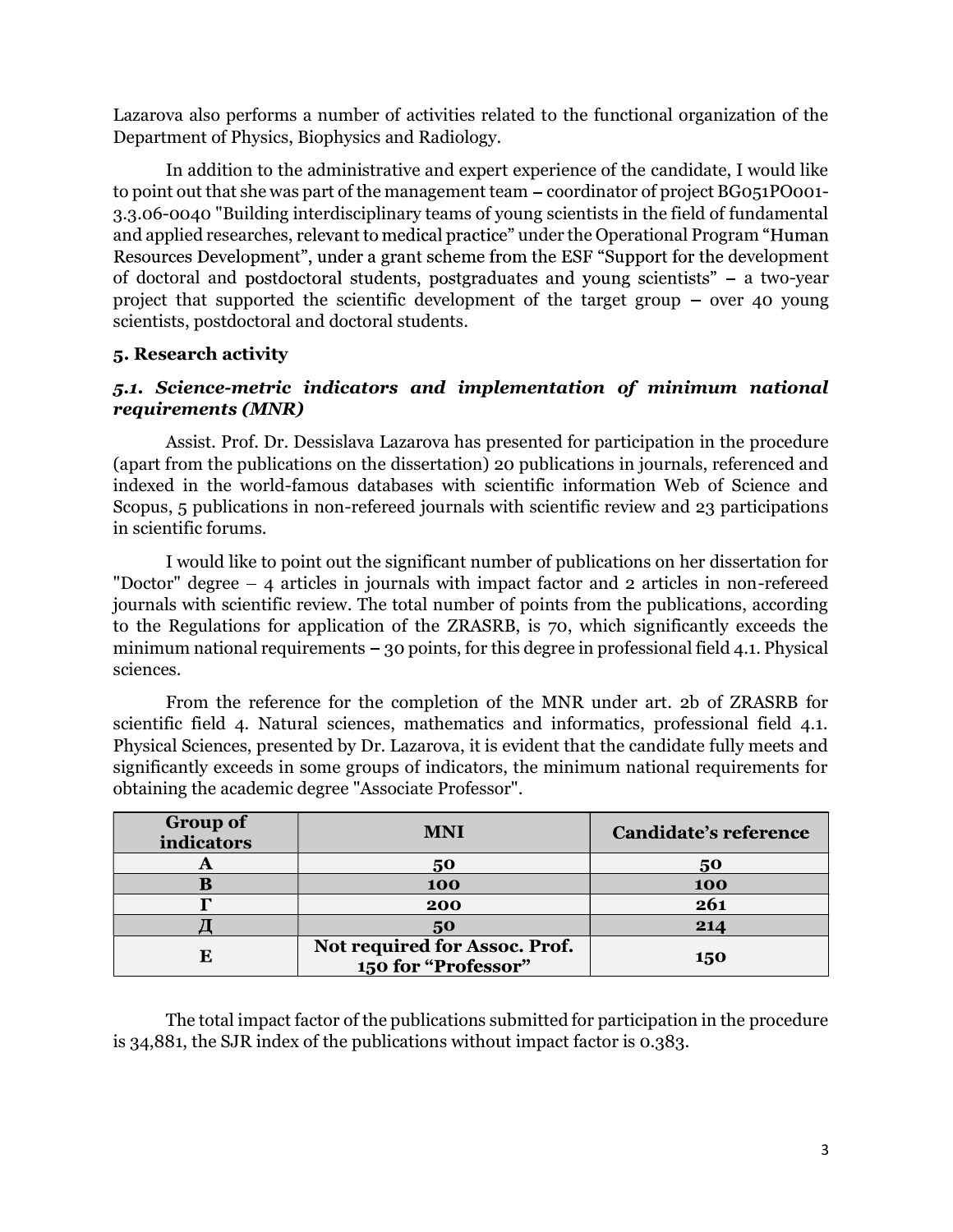The total number of citations of the scientific works of Assist. Prof. Dr. Dessislava Lazarova is 144, of which in journals referred to in Web of Science and Scopus  $-107$ , which is several times higher than the MNI in the group of indicators D.

Assist. Dr. Lazarova has been a participant in a significant number of research and training projects.

#### 5.2. Contributions of the scientific works of the candidate

The scientific contributions of Assist. Prof. Dr. Dessislava Lazarova are very well described and summarized in the report presented by her. In view of the reference and scientific publications, the scientific contributions can be divided into following scientific directions:

## I. Contrast-enhanced magnetic resonance techniques for visualization of pathologies related to disorders in cellular redox status  $-$  in relation with the dissertation of the candidate.

The relationship between endogenous oxidants and reducing agents  $-$  tissue redox status, determines the regulation of cellular signalling, maintaining cellular homeostasis within normal limits. The redox balance in cells, tissues and body fluids is closely related to the pathogenesis of many diseases: carcinogenesis, neurodegenerative and autoimmune diseases, atherosclerosis, inflammatory processes and others.

Therefore, the creation and implementation in clinical practice of new methodological approaches for assessment of cellular and tissue redox status in vivo is an extremely relevant area in scientific imaging. Contrast-enhanced magnetic resonance imaging methods for imaging pathologies associated with cellular redox status disorders using non-toxic cyclic nitroxide radicals can be applied both in vitro and in vivo and are characterized by high sensitivity and high resolution.

## II. Modulation of redox status and increased sensitivity of tumour cells to conventional chemotherapeutics.

The main problem of conventionally applied antitumor therapy is the lack of selectivity and the induction of harmful side effects on normal (non-cancerous) cells and tissues. Therefore, efforts in this area are aimed at finding an appropriate approach to selectively reduce the viability of cancer cells. The applicant's scientific publications with  $N^{\circ}N^{\circ}$  2, 4, 6, 8 include studies of combinations of antitumor drugs with different substances that selectively modulate the redox status of cancer cells or affect the cytostatic/cytotoxic effect of the antitumor drug. The results of these studies could be of practical importance for the development of new protocols for therapy in oncology, as their use would allow reducing the therapeutic doses of chemotherapy, respectively the side effects.

1. The increased cytotoxic effect of conventional and new generation antitumor drugs when combined with docosahexaenoic acid (DHA) was researched for the first time. A strong synergistic cytotoxic effect has been demonstrated after treatment of leukemic lymphocytes with DHA in selected combinations with chemotherapeutics, and in leukemic lymphocytes the cytotoxicity of the drug combinations is accompanied by strong induction of apoptosis and ROS production, which is not seen in non-cancer cells.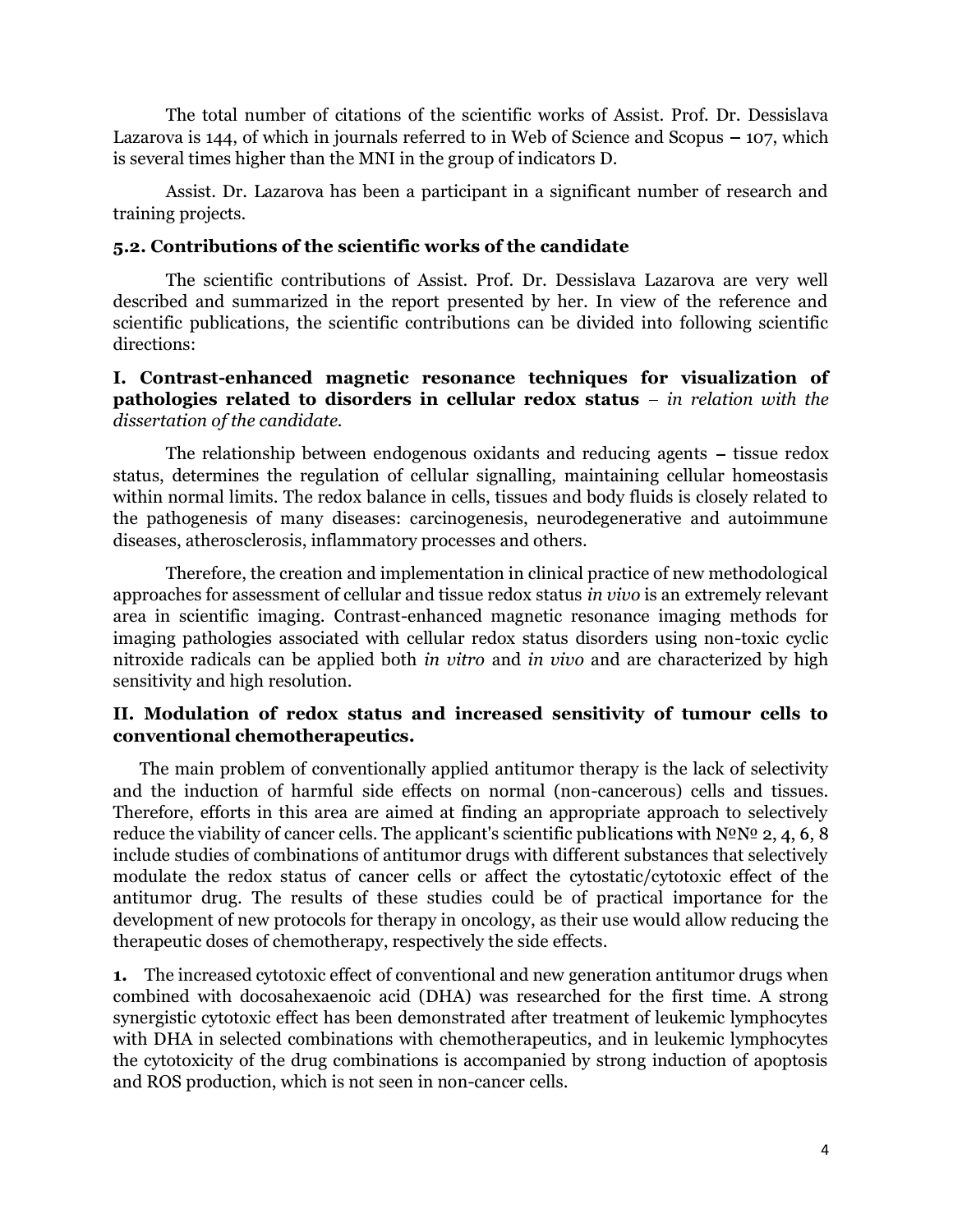**2.** The effect of the combination of vitamin C and provitamin K3 (menadion) on the redox status of leukemic and normal lymphocytes, as well as their sensitizing effect on various anticancer drugs was studied. A synergistic effect was found in all combinations of antitumor drug with vitamin C and provitamin K3, which allows modulation of redox homeostasis with the combination of Vitamin C and provitamin K3, as an additional component in antitumor chemotherapy, which would reduce therapeutic doses of chemotherapy, respectively of side effects.

3. The effect of menadione/ascorbate (M/A; also called Apatone®) on the viability of tumour cells with and without combination with a conventional chemotherapeutic was studied. It was found that low/moderate doses of M/A do not cause irreversible cytotoxicity in tumour cells, but cause irreversible metabolic changes. Possible explanations for the origin of the observed cytostatic/cytotoxic effect of M/A have been investigated.

4. Survival studies of tumour cells using flavonoids (quercetin hydrate and catechin hydrate) have been performed to investigate the possibility of inclusion in conventional antitumor therapy. Quercetin hydrate has been shown to have good anti-proliferative activity at low/moderate concentrations.

The reduction of the therapeutic doses of chemotherapy, respectively of the side effects, could be realized by looking for ways to facilitate the penetration of the antitumor drug into the cancer cells, thus increasing its local concentration.

In Article  $N^{\circ}$  3 of Dr. Lazarova's list of publications, the combination of SN38 chemotherapy with electroporation (EP) on colon cancer cells was studied and it was found that the anticancer effect of SN38 combination therapy with EP was associated with changes in redox regulation, leading to higher levels of apoptosis and ferroptosis.

Article  $N<sup>o</sup>$  14 is devoted to the study of the influence of more than 20 antitumor drugs on changes in redox status and viability of isolated cancer cell lines, which may subsequently provide information on possible combinations of these substances with selective redox status modulators.

## III. Nitroxide-enhanced EPR for visualization and assessment of cellular redox status.

The possibilities for visualization of the cell redox status with nitroxide-enhanced electronic paramagnetic resonance (EPR) were studied, using three different paramagnetic probes  $-$  cyclic nitroxide radicals  $-$  mito-TEMPO and methoxy-TEMPO and CPx. EPR experiments were performed on cell lines with different proliferative index and redox status cancerous and non-cancerous, and the results were confirmed by conventional analytical tests. A methodology has been proposed that allows the detection of superoxide overproduction in living cells and their differentiation (cancerous from non-cancerous) based on intracellular redox status.

### IV. Optical image with the help of polymersomes.

Optical imaging, based on the fluorescence of quantum dots encapsulated in polymer particles, water-soluble, capable of selectively binding to functional groups of a polymer microparticle of biological molecules (antibodies, peptides, DNA) is currently the subject of intensive research.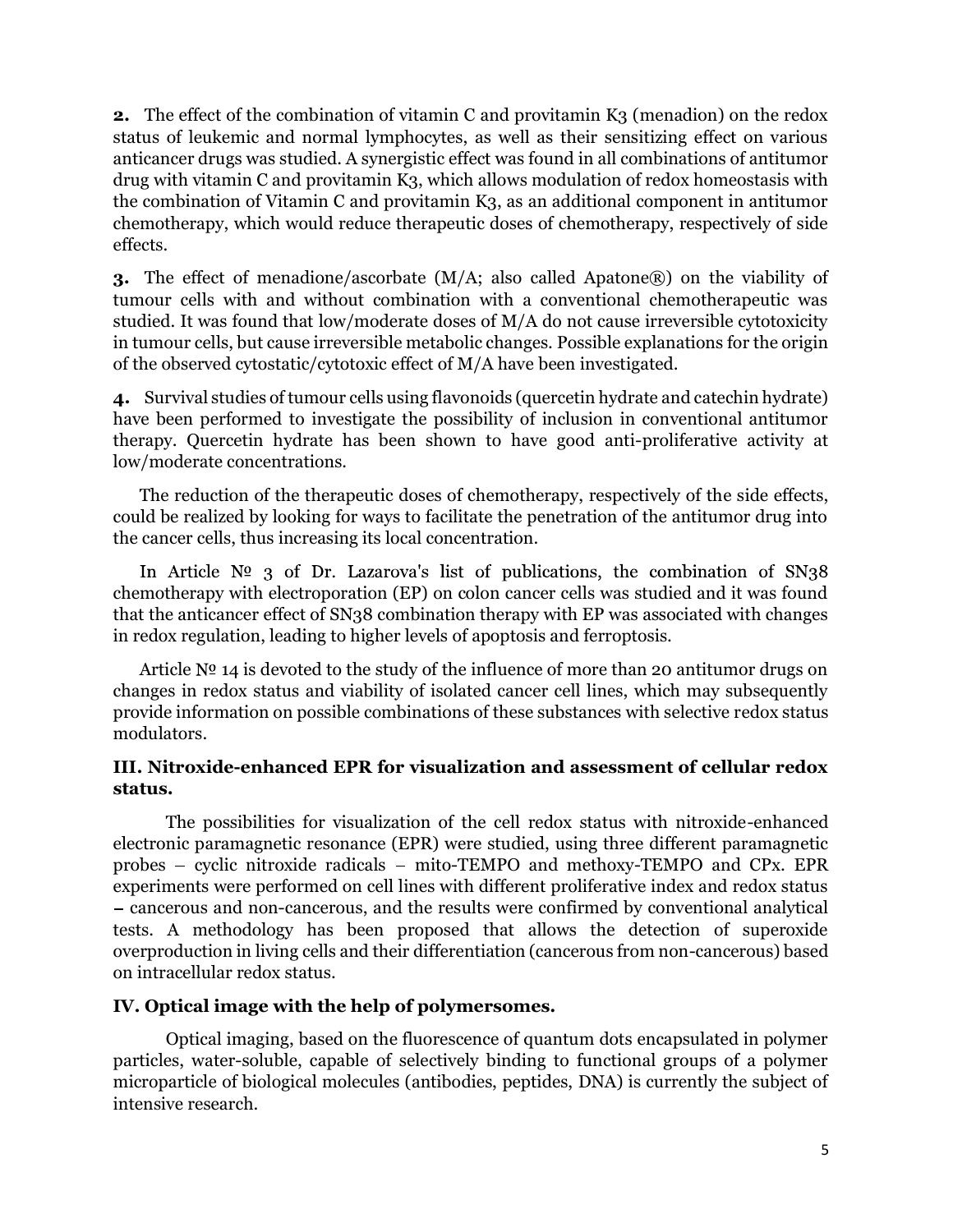Articles  $N^{\circ}N^{\circ}$  9, 10, 13 in the list of publications, submitted by the candidate, describe in vivo experiments using chitosan-modified quantum dot-labeled polymersomes (QD705 polymersomes) on colorectal cancer models. The registration of fluorescence in the area of the tumour and the excellent visualization of the angiogenic network of the whole body immediately after the injection of polymersomes, outline significant prospects for the application of polymersomes in the diagnosis and treatment of cancer. The high selectivity of accumulation of QD705-labeled polymersomes has been demonstrated. The application of electroporation facilitates the penetration of nanoparticles into the tumour.

### V. Contrasting multimodal samples.

Article  $N<sup>o</sup>$  1 presents an extremely innovative approach for visualization of the redox status of cells and tissues, developing a highly sensitive molecular probe  $-$  biosensor, representing a two-component sensor system: sensor for total antioxidant (reducing) capacity: TRC-OD@CD-TEMPO and oxidative stress sensor - OxiStress-QD@CD-TEMPOH. The structure of both redox sensors is made up of small quantum dots coated with nitroxide-functionalized cyclodextrin (paramagnetic CD-TEMPO or diamagnetic CD-TEMPOH), conjugated with triphenylphosphonium groups (TPP) to achieve intracellular penetration and mitochondrial localization. Nitroxides interact simultaneously with different oxidants and reducers, and the sensors are transformed from a paramagnetic radical form (QD@CD-TEMPO) to a diamagnetic hydroxylamine form (QD@CD-TEMPOH) and vice versa, according to the redox cycle of nitroxides. These transformations are accompanied by dynamics of their contrast characteristics due to the quenching of the fluorescence of QD by the nitroxide radical. The TRC sensor was used for EPR analysis of in vitro cell redox status of isolated cells with different proliferative index, as well as for non-invasive MRI of redox imbalance and severe oxidative stress in vivo in mice with renal dysfunction.

### VI. Image processing for extraction of contrast-enhanced signals from MRI.

Contrast-enhanced MRI tomography requires additional software processing of the obtained images to extract the intensity of the contrast-enhanced signal and to track its change over time after injecting. The software processing of contrast-enhanced MRI images makes it possible to minimize the artefacts. Publication  $N^{\circ}$  7 in the list of Assist. Prof. Dr. Dessislava Lazarova deals with the description of an algorithm for extraction of contrastenhanced signals from magnetic resonance imaging (MRI) images, using ImageJ script  $-$  an open source program, publicly available for researchers and specialists in the field of image diagnostics.

# VII. Abiotic stress in plants and active forms of oxygen.

Part of the research activity of Assoc. Prof. Dessislava Lazarova includes researches, related to the inactivation of the photosynthetic apparatus of plants under abiotic stress and the role of reactive oxygen species  $-$  articles  $N^{\circ}N^{\circ}$  11, 18, 19, 20.

The impact of prolonged exposure to high light intensities such as abiotic stress on electronic transport through FSII and photobleaching of FSI particles has been studied. The mechanisms of this impact are described as the influence of different active forms of oxygen (articles  $N^{\Omega}N^{\Omega}$  18, 19).

Publication  $N^{\circ}$  20 describes a study of the thermal sensitivity of the two photosystems to changes in the fluidity of isolated thylakoid membranes and the influence of the